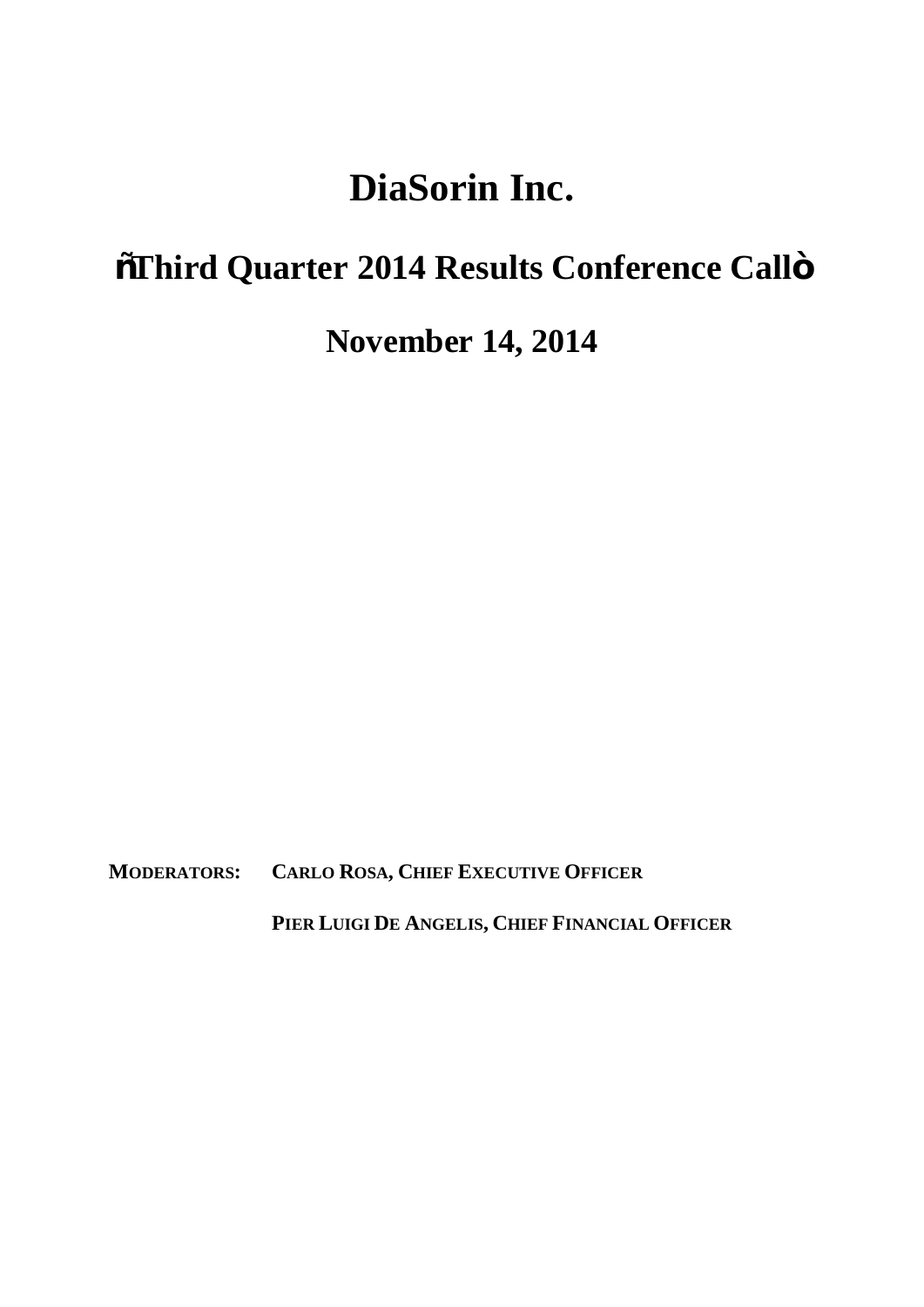OPERATOR: Good afternoon. This is the Chorus Call conference operator. Welcome and thank you for joining the DiaSorin Third Quarter 2014 Results Conference Call. After the presentation, there will be an opportunity to ask questions

> At this time, I would like to turn the conference over to Mr. Carlo Rosa, CEO of DiaSorin. Please go ahead, sir.

CARLO ROSA: Yes, thank you, operator. Ladies and gentlemen, good afternoon and welcome to our third quarter 2014 call. As usual, I will make some comments about the main events that characterize this quarter as well as the nine months, and then I will turn the microphone to Mr. De Angelis, who will take you through the financials.

> As for the latest the quarters, although the exchange rate had a negligible impact on our sales, I will make my comments on sales at constant exchange rate, to allow a better understanding and comparison with previous quarters or the real trend of the revenues.

> Now let me start from sales by technology commenting the CLIA exvitamin D products first and then the Vitamin D alone. In the quarter, the CLIA ex-Vitamin D continues to do very well as you have been seeing in the last quarters. In Q3, in fact our CLIA family grew 16% and 17.4% in the first nine months. This growth has been mainly driven by the strong performance of our assay throughout all clinical areas and in particular in few key ones, such the infectious disease, the pre-natal screening and the HIV and Hepatitis. The success of this test strengthen our confidence in the future growth coming from our CLIA test in all the clinical areas, making our CLIA ex-Vitamin D revenues, the driver that should be looked at when evaluating our Company today and in the future.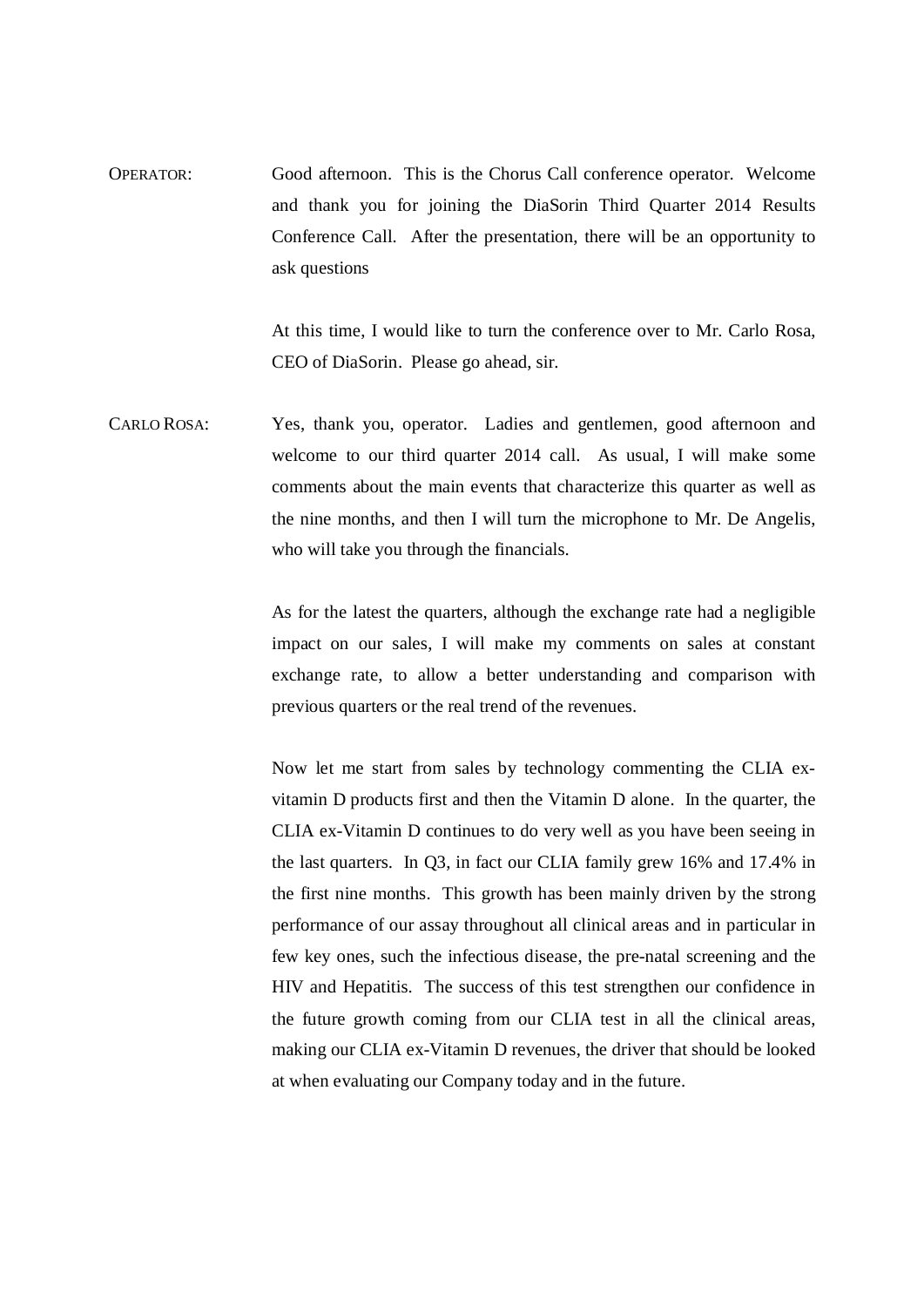I am also proud of the success of the new products launched in the last twelve months with a particular evidence of our gastro intestinal infections and the new 125 Vitamin D, which are significantly boosting our revenues. This success is the proof that the continuous effort of DiaSorin to differentiate the CLIA menu which is possible thanks to great work of our research and development team is helping us to grow significantly also in a crowded market.

Another success I want to mention is the increase of our LIAISON XL installed base, at September 2014 we had more than 1,500 LIASON XL installed, and we go to the 5,700 mark for the total installed base. This again is the proof that our analyzer perfectly fit the needs of medium large labs**.**

Let me now move to Vitamin D. In the quarter, Vitamin D declined as we were expecting 7.2% with a deceleration in the negative trend vis-à-vis the last quarters. If we then carve out the discount we provided to LabCorp on Vitamin D in exchange of new CLIA products, the decline would have been only 3.7% in line with what we consider a physiological reduction in this product line.

Let me remind you in fact that 3% to 5% discount on every CLIA product is what the Company should take in consideration whenever re-negotiating large contracts with its clients. For this reason, the current Vitamin D decline can be considered physiological again and not exceptional as it used to be in the past.

In the nine months, the decline of Vitamin D was 8.3% but excluding the discount to LabCorp, the percentage is negative for only 5.6%.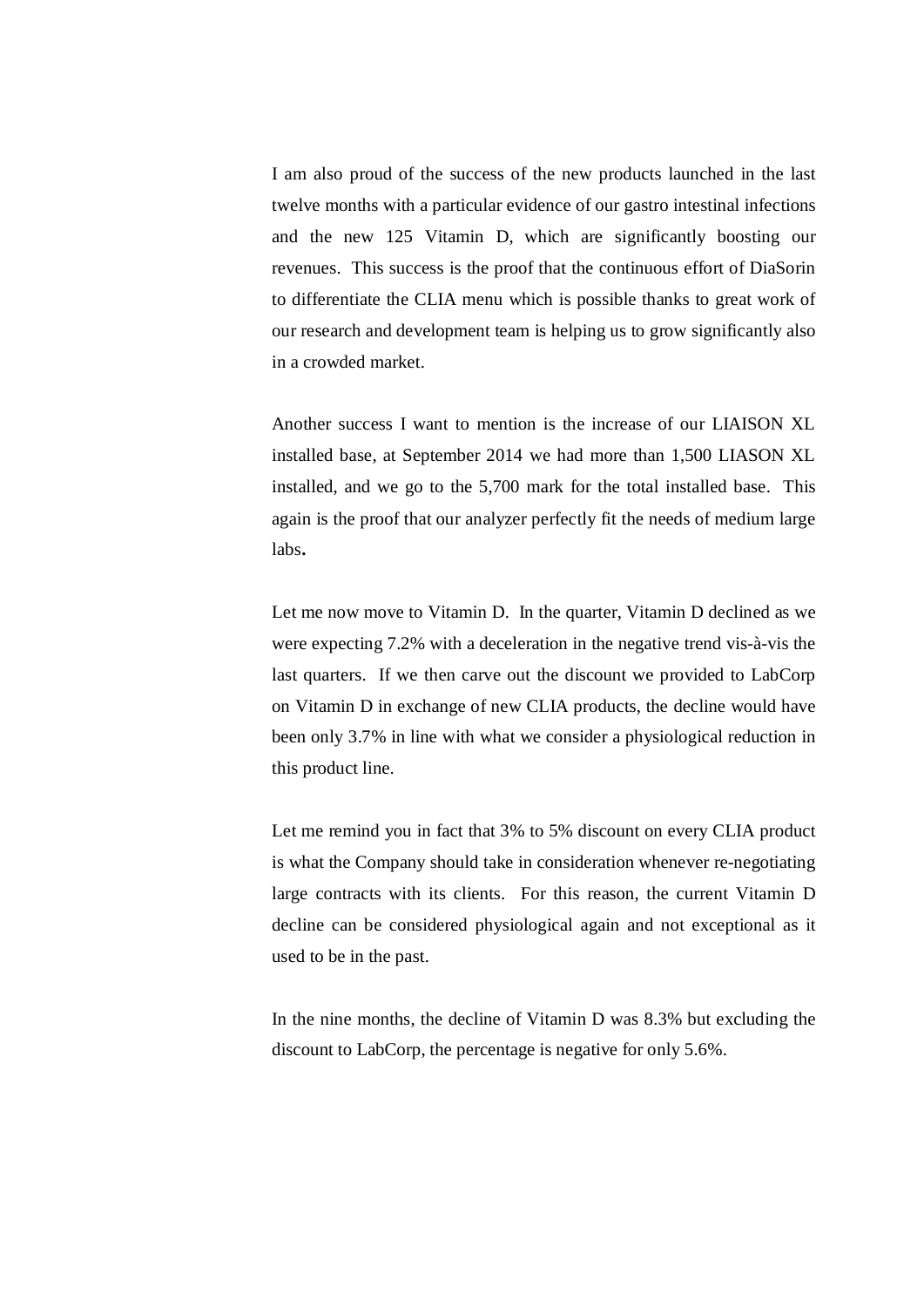Now let the now move away from products and let the focus on geographies starting from North America. In the quarter, revenues are up almost 3% versus prior year and still 2.2% down in the nine months. This positive trend in the third quarter was driven by the success of CLIA $\alpha$  Vitamin D revenues which raised 85%, thanks to the fact that the new test we introduced in the market as well as the success of the LabCorp franchise with all these products.

In the first nine months, the CLIA ex-Vitamin D sales are up 77%. At the same time, Vitamin D continues to decline due to the reduction in sales price including the price concession granted to LabCorp that we have discussed before.

Overall, let me consider the Vitamin D situation in the US under full control with our US business starting again to grow after all the issues we had to experience in the last three years.

Now let the move to Europe, Europe continues to show a good growth and the revenues were up 4.4% in the quarter and over 5% in the first nine months. In particular, I would like to focus on Italy where revenues are accelerating with a 6.8% growth in Q3 and a 5.4% growth in the nine months, despite the fact that as you all know, there is a negative trend in the local market which is declining 0.3%, 0.5%. And again, the success in Italian market was mainly driven by the CLIA assays which grew 8.2% in the quarter and Vitamin D also has been a contributor because it is picking up in Italian market as well, although the level of penetration in this market is far behind what we see in markets like the US, France or other European markets.

Now let to move to Germany. Germany continues to be a successful story for us growing over 10%, now we are at 10.8% in the quarter and 14.6%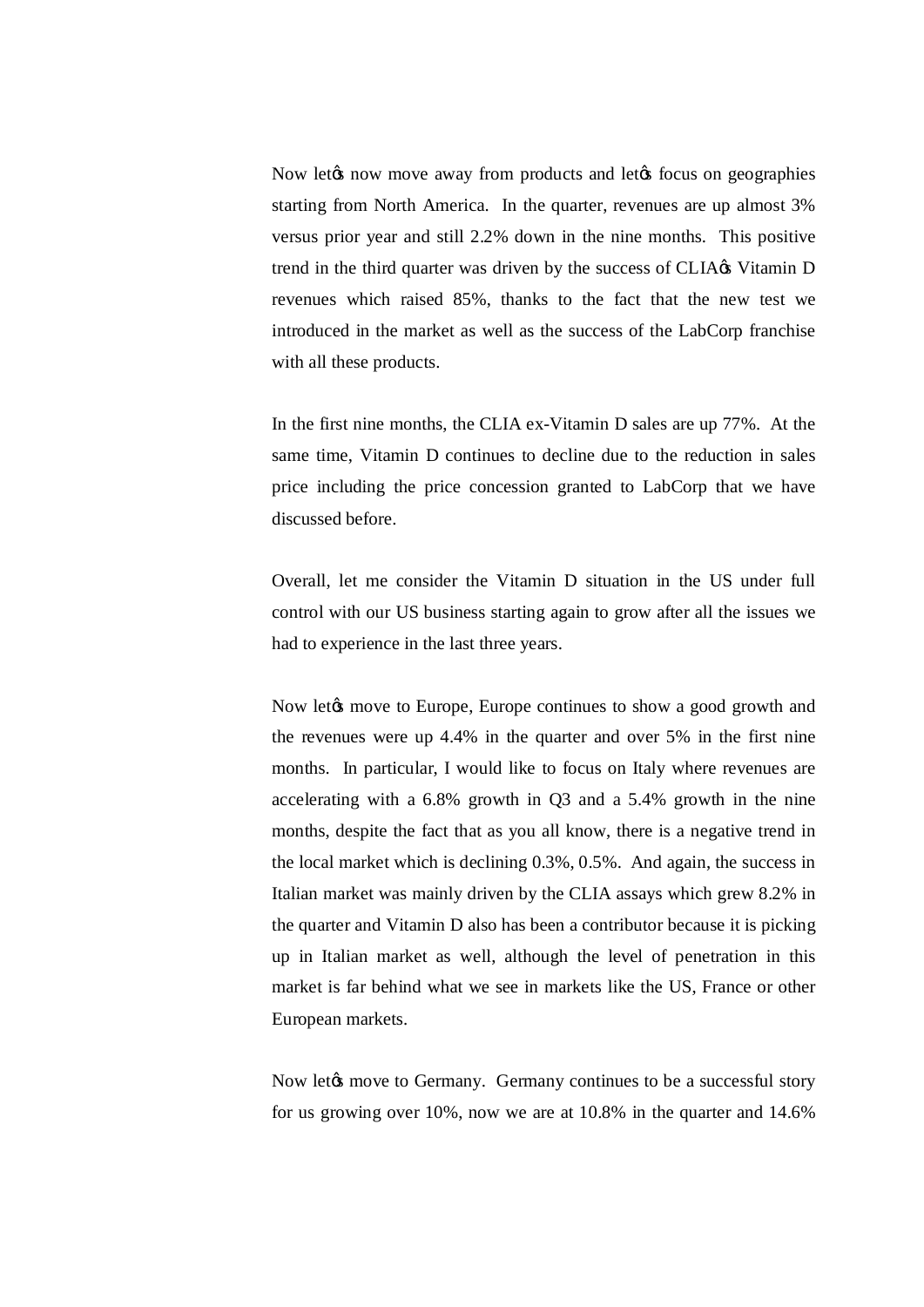in the first nine months. And this is the result of the success of all our CLIA assays on top of what we already had established as a customer base in the previous quarters. And again, the gastrointestinal Infection as well as 125 had been the two assays which have been the most successful in the last quarter and they have contributed to growth of revenues in this very competitive market.

France is down, almost 6% in the quarter and 8% in the nine months. As we already discussed in the last conference call, a recent National Healthcare Reform cut the number of claims approved as reimbursement for the Vitamin D prescriptions, this reform affected our sales in the country with a significant contraction of Vitamin D volumes in France, which offset the important strong success we experienced with the rest of the product catalogue. I remind you that the CLIA non-Vitamin D products are growing in France over 25% in the third quarter.

Now, let the move away from Europe into Asia Pacific, and concerning Asia Pacific, the region showed a growth of 17.6% in Q3, and 8.5% in the first nine months. So we had an acceleration in this region in the third quarter. This, the quarterly acceleration in revenues is a result of the increase of test sales in all the countries in the region where we sell both directly and we are distributors.

Now, let first focus on China, China grew 19.1% in the quarter and 10% in the first nine months following an increase of sales in CLIA test as well as the Murex line. Furthermore in Q3 alone, we installed 30 new LIAISON XL in China reaching a total installed base in LIAISON XL in the country of 98 instruments confirming the strong interest on our new analyzer as well as on the CLIA test that are run on board of the XL.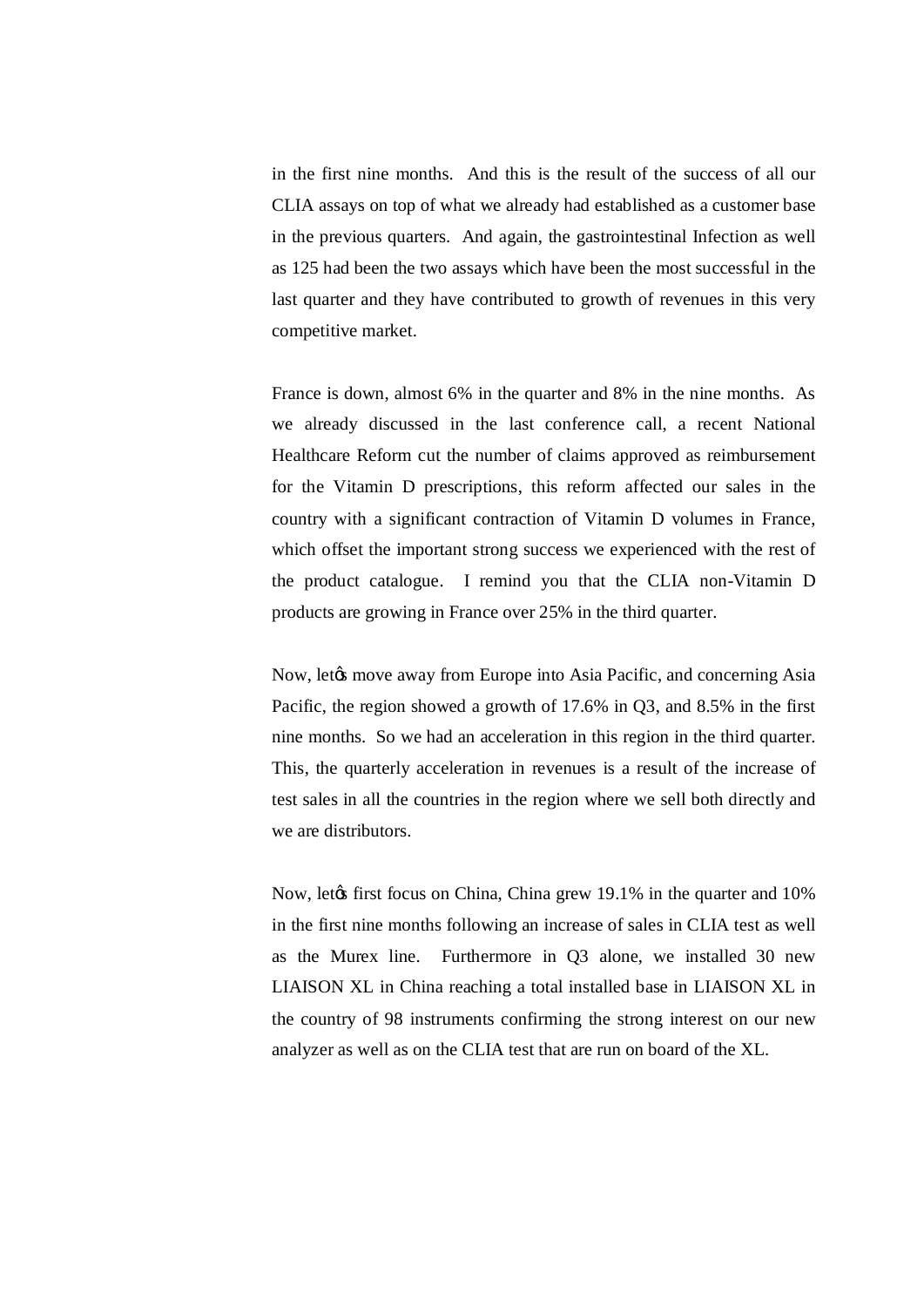Finally, yet importantly, let me analyze to you the success we experienced in China with Murex in the third quarter where we picked up some of the sales that we have lost in Q1. And in the third quarter, sales almost doubled with an increase of and in the nine month, sorry, we now registered increase of 11.5%.

As far as Australia, which is the other geography where we operate directly in the region, in Q3, the growth was equal to 6.5%, 3.3% in the nine months and as far as the third quarter is concerned, we just consider CLIA sales net of Vitamin D, if we do that, the CLIA ex-Vitamin D brand registered a strong increase equal to 43.2%. So again, we are successfully diluting in Australia the risk of Vitamin D and moving the customer base from a Vitamin D only to Vitamin D and CLIA ex-VIT.

Now let the move to South America, which has been very disappointing así but we expected that as we have discussed in previous call. And this is mainly due to the poor performance of two geographies, two countries, Brazil and Venezuela, whereas in all other geographies in South America, we had been experiencing strong growth including Mexico which is the other country where we are direct.

As far as Venezuela is concerned, the country declined by 2.7% in the quarter and 13% in nine months due to the socio-political instability which has strongly affected our distribution network and the ability to sell products in our currency.

We dongt expect this to recover, it was a very important market for us where we had almost  $\beta$ 5 million in revenues and today we expect to become no more than a million by year-end.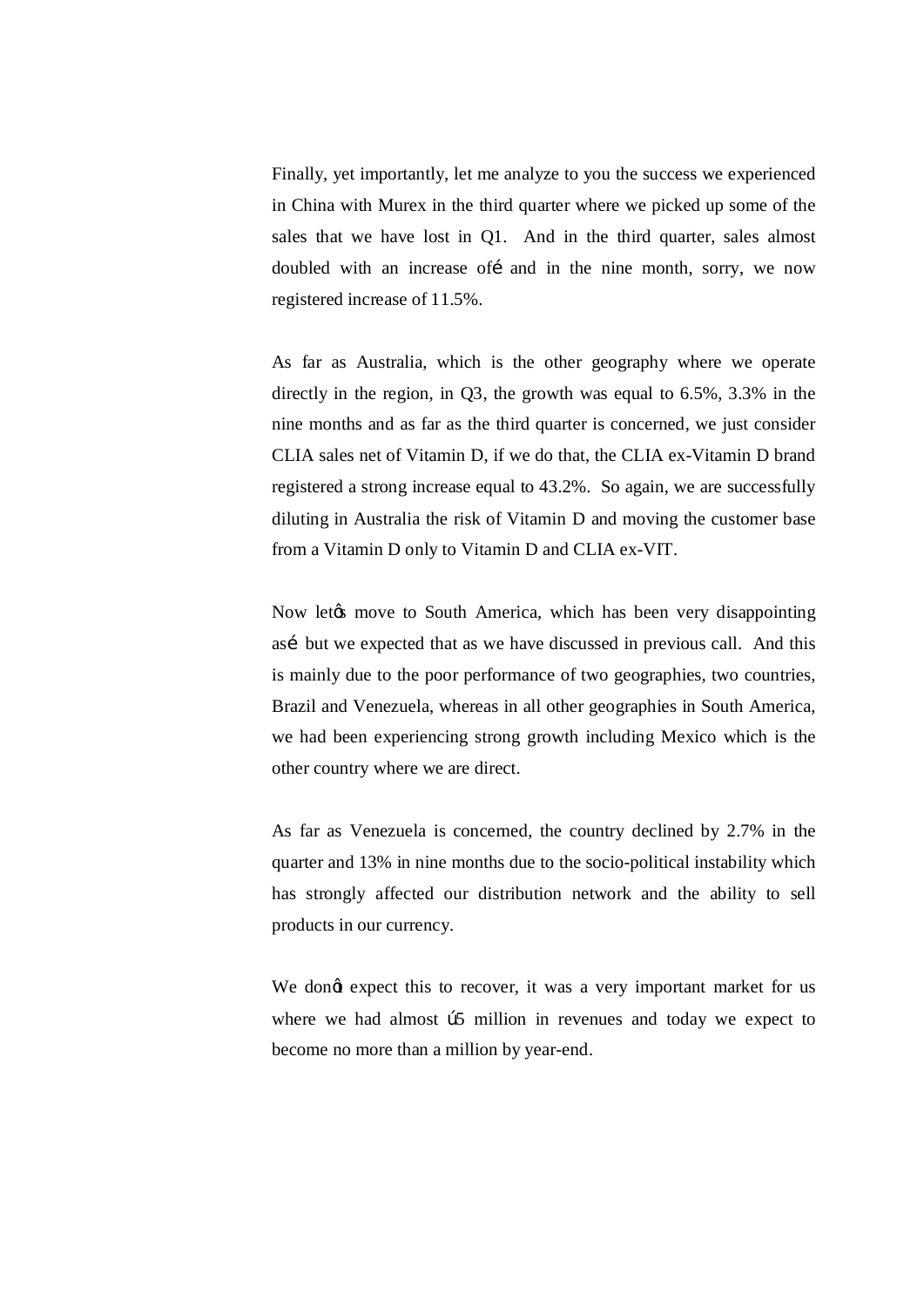As for Brazil, in Q3 revenues were down 17% and 12% in nine months mainly due to the effect of the change occurred in the previous quarters of 2014 of our distribution network on the Murex business line.

As I think that we have discussed before, Brazil has been very difficult for us in the last two quarters for two reasons. First, because a lot of accounts (ph) and tenders have been frozen due to the recent election on one side and the World Cup in the previous months as well as the fact that we changed distribution model for the Murex line moving away from the previous distribution network who belong still to Abbot to a new set of distributors and some delays in moving away from all the distribution network has caused our inability to participate to some key tenders. We believe that this business may continue to suffer in Q4 and stabilize showing a small growth in 2015.

Now, if we go now to discuss the research and development, in Q3, we launched an important new CLIA product, the HIV high throughput, which allows us to strengthen our presence in the blood bank market. And the strategy of DiaSorin in blood banks has developed through the acquisition from Abbot in 2010 of the Murex line which was a leading brand of blood banks.

And following that acquisition, then we developed a full complete menu of bank banks on our LIAISON XL platform. Thanks to the completeness of our menu, we recently won a very important tender in Turkey with Red Crescent with the Murex line where we were awarded for the full blood bank business for the whole country for the next four years. So it to been a very relevant win for us using our platforms.

Now let me move to profitability. As far as the profitability is concerned, the EBITDA margin is equal to 36.7% in the quarter, nevertheless, if we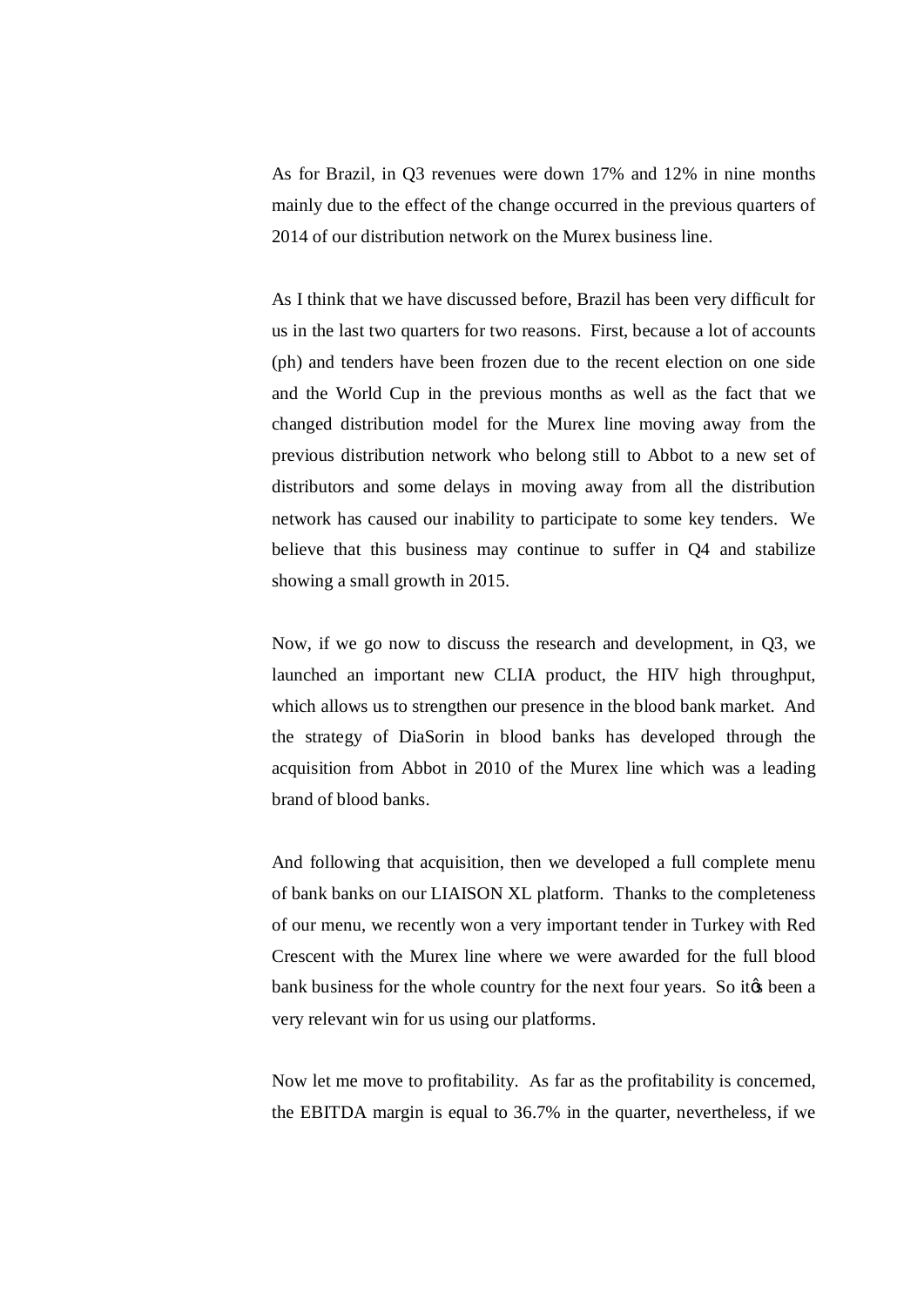exclude the positive effect that we registered you know with exchange rates and the negative impact of the molecular business, the EBITDA margin would have been  $35\%$  i  $37.5\%$ . We have been starting from the last few quarters, we have been tryingi we tried to carve out the contribution of the molecular business which is still absorbing profitability, so has a negative impact on the EBIT as well as the exchange rate which has been working against us, at least in the first and nine months.

If we look at the nine months, the EBITDA margin was equal to 36.2%, but if we exclude again the one-off effect and non-recurring cost occurred in the first half of this year, we already discussed in the last conference call, and that number is equal to  $\beta$ 1.2 million. The negative effect of the euro appreciation that is equal to  $\beta$ 1.3 million and then molecular business impact, that is equal to  $\beta$ 4 million give or take, the Company adjusted EBITDA level margin is 37.8% which in my opinion represents the way our business goes as far as at constant exchange rate and without the effect, the one-off effect and the molecular investment, that again I said before, molecular is still taking some profitability because of the R&D effort in developing menu.

Now, we will turn the microphone to Mr. De Angelis who will take you through the numbers and then we will open the Q&A session. Please Pier Luigi.

PIER LUIGI DE ANGELIS: Thank you, Carlo, ladies and gentlemen, good afternoon. Today, I would like to focus your attention on few key indicators. As far as our financial statement is concerned, I would like to highlight the cumulative net financial expenses at the September 30, 2014 was equal to  $b0.05$ million, decreasing if compared to b3.8 million registered in the same period of the previous year, due to the following reason. The effect of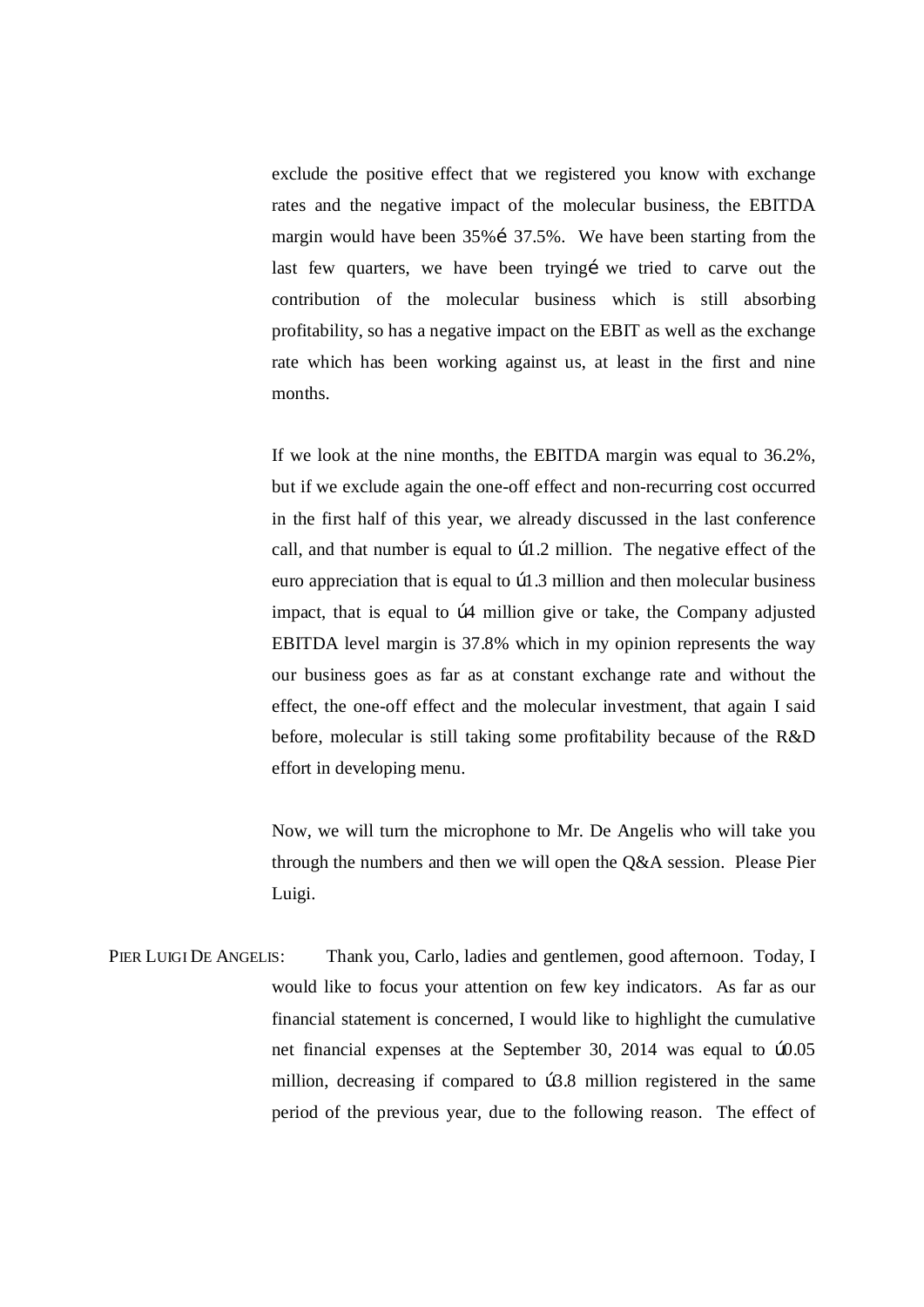exchange rate difference that were positive for  $\beta$ 1.6 million in the nine months of 2014, while in the same period of 2013, it was negative for  $\beta$ 1.3 million. The exchange difference realized by the parent Company on dividends paid by the United States and South African that are equal to €0.06 million and the change in the value in euros of the inter-company loan disbursed in local currency to our Australian subsidiary by the parent Company equal to  $b0.02$  million.

I would like to focus also your attention on the lower impact of the tax rate if compared with the same period of last year. The tax rate for the third quarter 2014 was 33.9%, down when compared to the 35% tax rate of the same period of last year. In the first nine months of 2014, it was 35.5%, a decrease compared to 2013 37.4%, due to a different geographical composition of taxable income within the Group, the reduction with all the impact from lower dividends, and most recently, the reduction in the tax rate in Italy since the introduction of measures for economic recovery.

As far as the consolidated net profit for the third quarter 2014, it summarizes  $\beta$ 21.3 million increasing when compared to the  $\beta$ 20 million of the same period of last year. For the first nine months of 2014, the net profit amounted to  $\beta$ 61.3 million increasing if compared with the net profit of  $\beta$ 61.1 million in the same period of last year and with a margin of 18.8%.

Furthermore, let me highlight the main points related to the cash. In the third quarter of this year, cash flow from operating activities amounted to b39 million increasing compared to b36.7 million in the third quarter of 2013. In the first nine months of this year, the cash generated from operating activities amounted to b91.9 million.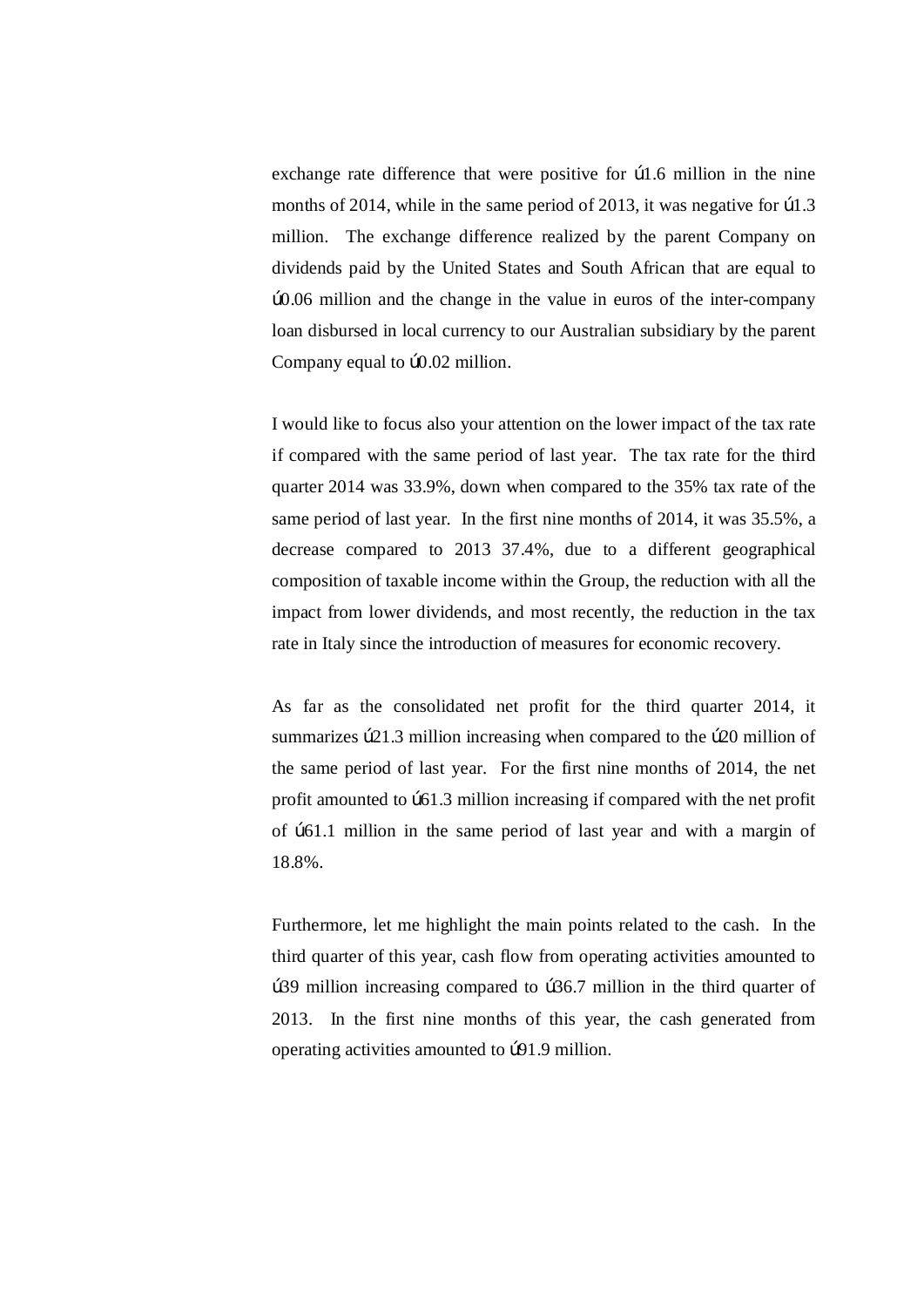Net cash used in investing activity in the third quarter 2014 amounted to  $\beta$ 6.10 million, decreasing compared to the  $\beta$ 8.7 million in the third quarter of 2013, mainly due to a decrease of investment in medical equipments, which totali summarize  $\beta$ 4.3 million in the third quarter of this year compared to the  $\beta$ 5.4 million of the same period of 2013.

In the nine months of  $2014$ , it amounted to  $b21$  million, compared to the €21.6 million of nine months of 2013. The net cash used in financing activity in the third quarter  $2014$  amounted to  $\beta$ .1 million comparable to the  $\beta$ 3.1 million over the same period of last year. It is worth mentioning all  $\beta$ 3 million of debt repayment in the third quarter of 2014 and the  $\beta$ 3.4 million of positive impact from exchanges in exchange rate on financial items, especially on the stock denominated in United States currency available to the Group at the end of the period of analysis.

In the same period of 2013, the Group registered a negative impact of  $\beta$ 1 million. In the nine months of this year, cash used in financing activities amounted to b30.2 million, while in the same period of last year; it amounted to  $b76.3$  million. The free cash flow for the third quarter 2014 amounted to  $b32.1$  million and for the first nine months of this year, amounted to  $b71.2$  million, an increase when compared to the  $b36.9$ million over the first half of 2013.

As for the consolidated net financial position at September 30 2014, it was positive by  $b143.9$  million, an increase of  $b45.9$  million compared to December 31st, 2013 due to the significant cash flow from operation for the first nine months of 2014. In view of the Group to operating performance after September 30th, 2014, we confirm the guidance for this year.

CARLO ROSA: Thank you, operator. So I would then [technical difficulty] session.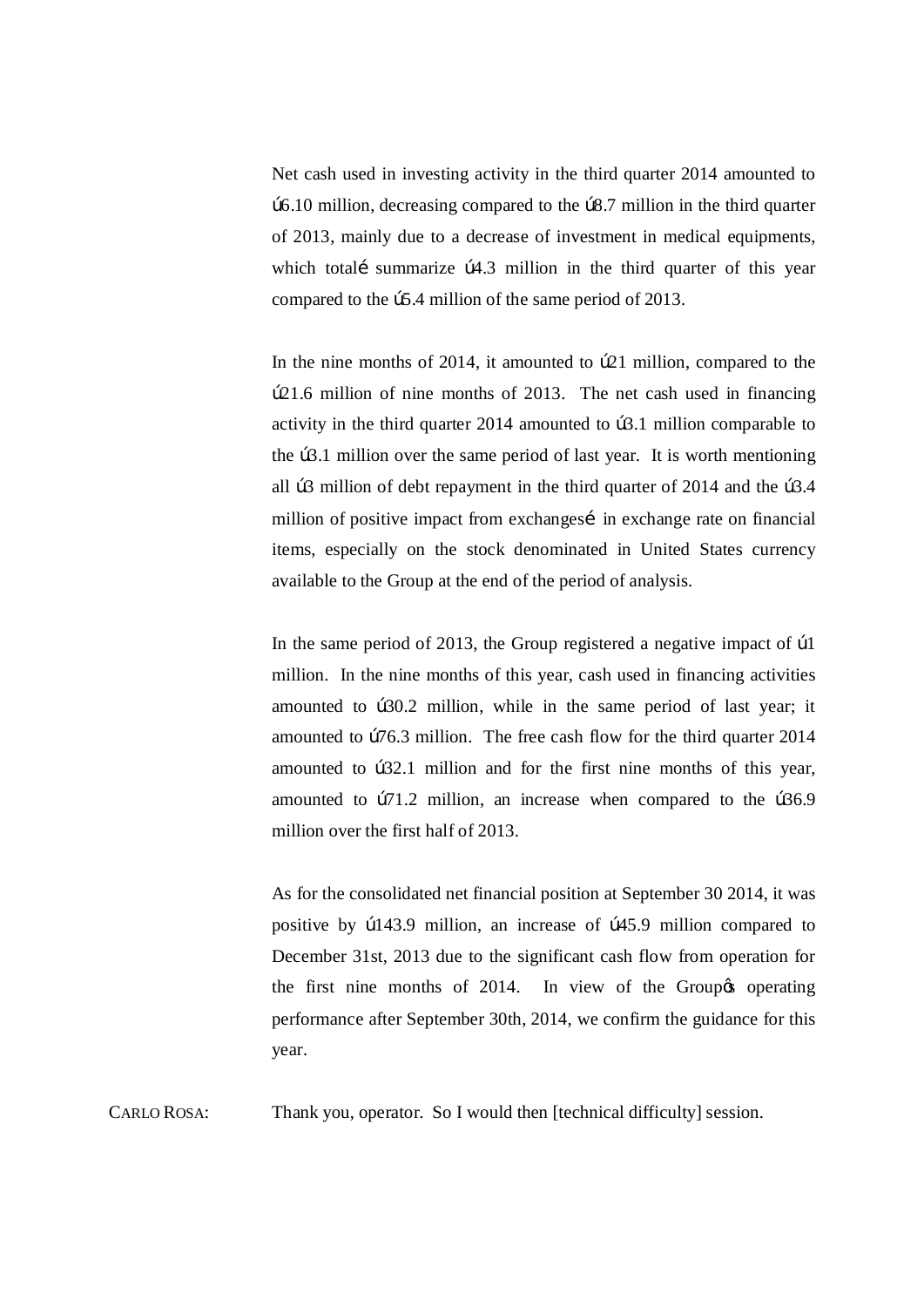### Q&A

- OPERATOR: Excuse me; this is the Chorus Call conference operator. We will now begin the question-and-answer session. The first question is from Patrick Wood of Morgan Stanley. Please go ahead.
- PATRICK WOOD: Good afternoon, and thank you very much for taking my question. The first is on the agreement with Roche. I think you guys were expecting to have an update on the hardware side in integration there round about November's time, so round about now. If you could just let us know how that's going, that would be good. And the second is on the cash side. I know you are bored with this question, but you have a quite a bit of cash on the balance sheet. How are you thinking about that? How are you thinking about uses? Obviously, a lot of M&A markets getting very expensive now. And then the final one is just on the stool panel, how i how are things going there? Obviously, it was up a little a little while ago, and it seems a lot of the market is moving over to a molecular solution, rather than using some of the CLIA solutions. Is that just people talking of their own business? Or is there any truth to that? Thanks.
- CARLO ROSA: Let mei okay as far as Roche is concerned, I cannot make any comment, because we have the meeting with them in order to come to the completion of the development at the end of the month. And so, we remain positive to the fact that we expect next year to start seeing the impact of the Roche collaboration with placements. Meanwhile if you remember, we are continuing to participate to tenders which involved our automation along with other partners using the fact that today our system is connected to other systems currently in the market.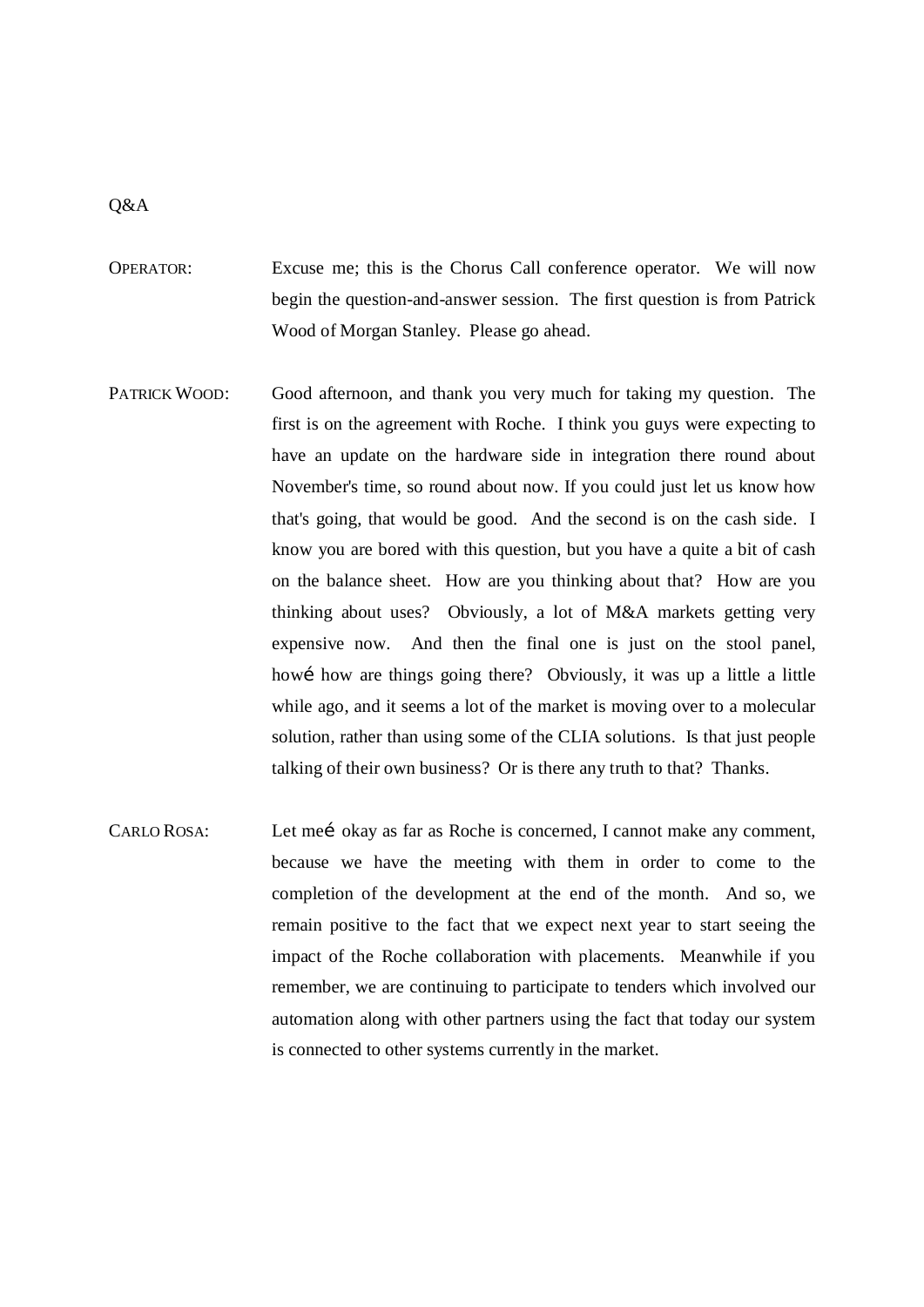As far as use of cash, we discussed before, yes, we do have a very healthy cash generation. Yes, you are right, assets are expensive. However, it is very clear that we are determined into looking into possibility to acquire companies that would increase the differentiation of our product catalogue and they would allow us to take content and distribute it effectively on our installed base of systems, almost 6,000 systems installed are the real assets that this Company can offer vis-à-vis a target that we could buy and then integrate. So stay tuned on that.

As far as stool is concerned, I& just comment on molecular, I think that there is one single exception where the market has converted in fact which is the CDs, that conversion already happened longtime ago in the US. They are not even the assay does not even allow registration on new products based on the immunoassay for CDs. However, that does not apply to all the other products that make this stool portfolio. Today, we have six products already approved and launched on our platform; a very key one is coming our way, which is the Calprotectin. And we are very happy with the development of this product line, as you know we focus for the time being mainly on the European market where we have an installed base of systems and we can rapidly penetrate the customer base.

- PATRICK WOOD: That  $\emptyset$  perfect. Thank you very much.
- CARLO ROSA: Thank you, Patrick.

OPERATOR: The next question is from Massimo Vecchio of Mediobanca. Please go ahead.

MASSIMO VECCHIO: Good afternoon. My first question is on the ELISA sales growth in the quarter, for which was quite surprising for me. I understand China and Asia was a source of the surprise. But can you add more color on the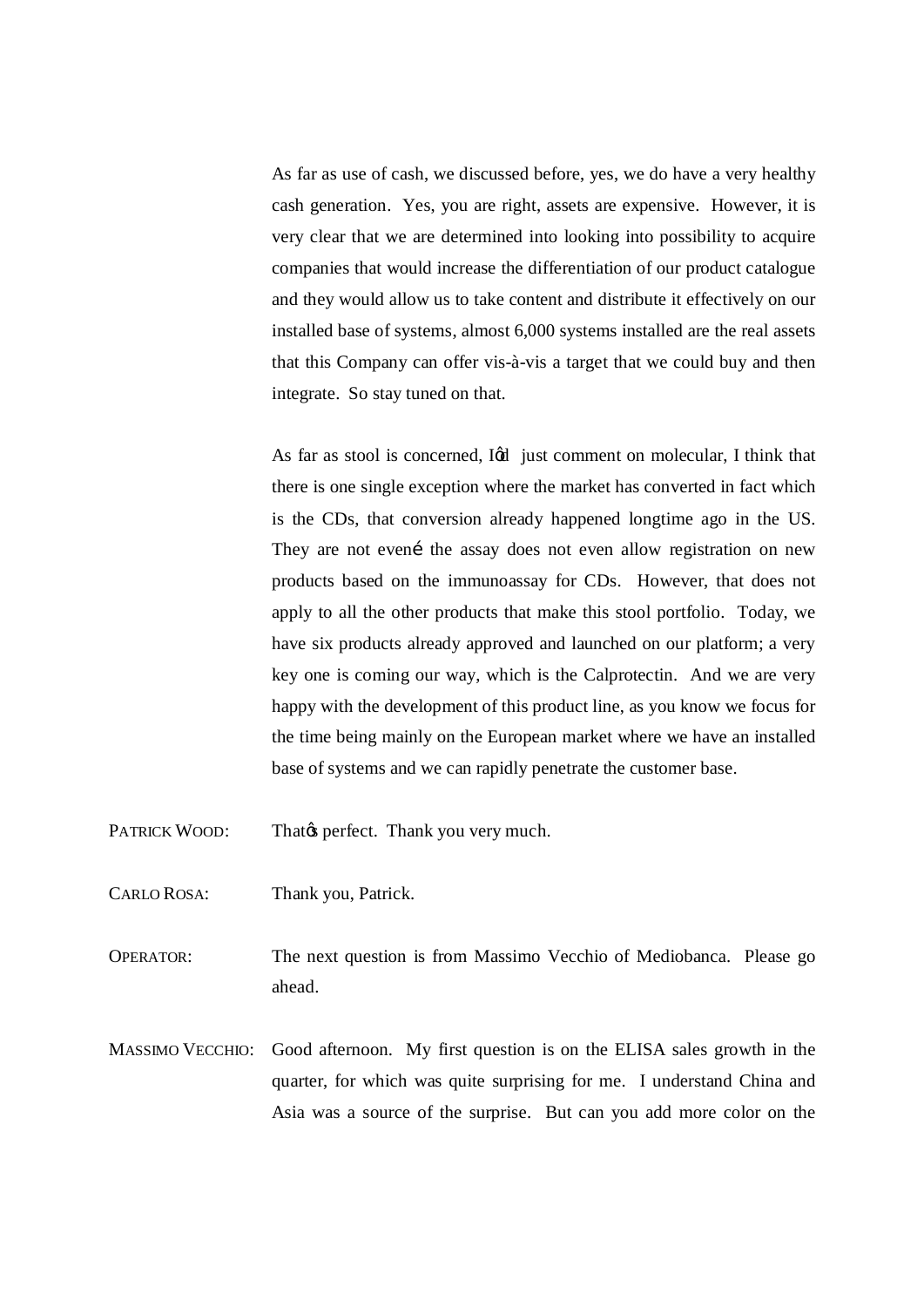performance of this edition? And also, what can we expect in 2015? Was this order a one-off, or is there a more sustainable trend? Second question on the very strong instrument placement in the quarter, which would like lead you above the 500 unit target. Any one-off in there? Any particular tender, what we can expect going forward? And the third question, can you expand a little bit on Vitamin D volumes in Europe? And what's the competition there? Thank you.

CARLO ROSA: Okay. First of all, Massimo, congratulation for the newcomer.

- MASSIMO VECCHIO: Thank you very much.
- CARLO ROSA: For the enlarged family. Now going back to the products, as far as ELISA is concerned, yes, you know, these are normal, you should not be looking at the quarter in order to understand trends in this business, because a lot of this business is tender related. So take China for example, beginning of the year it seems that the business had gone South, but it was pretty much the way that the seasonalization of different tenders.

As far as the outlook, we believe that the outlook is positive and again, this is pretty much related to the fact that we want this immense tender in Turkey, it is all the blood banks and we will start the delivery of products starting from the second quarter of next year. And we are going to have a great contribution coming from this tender alone for 2015. So I think it willi this will pretty much stabilize and possibly slightly increase our ELISA business. Also taking into consideration that it was made public very recently that our largest competitor Bio-Rad got into legal issues about I think malpractice in certain markets and that clearly is helping us out.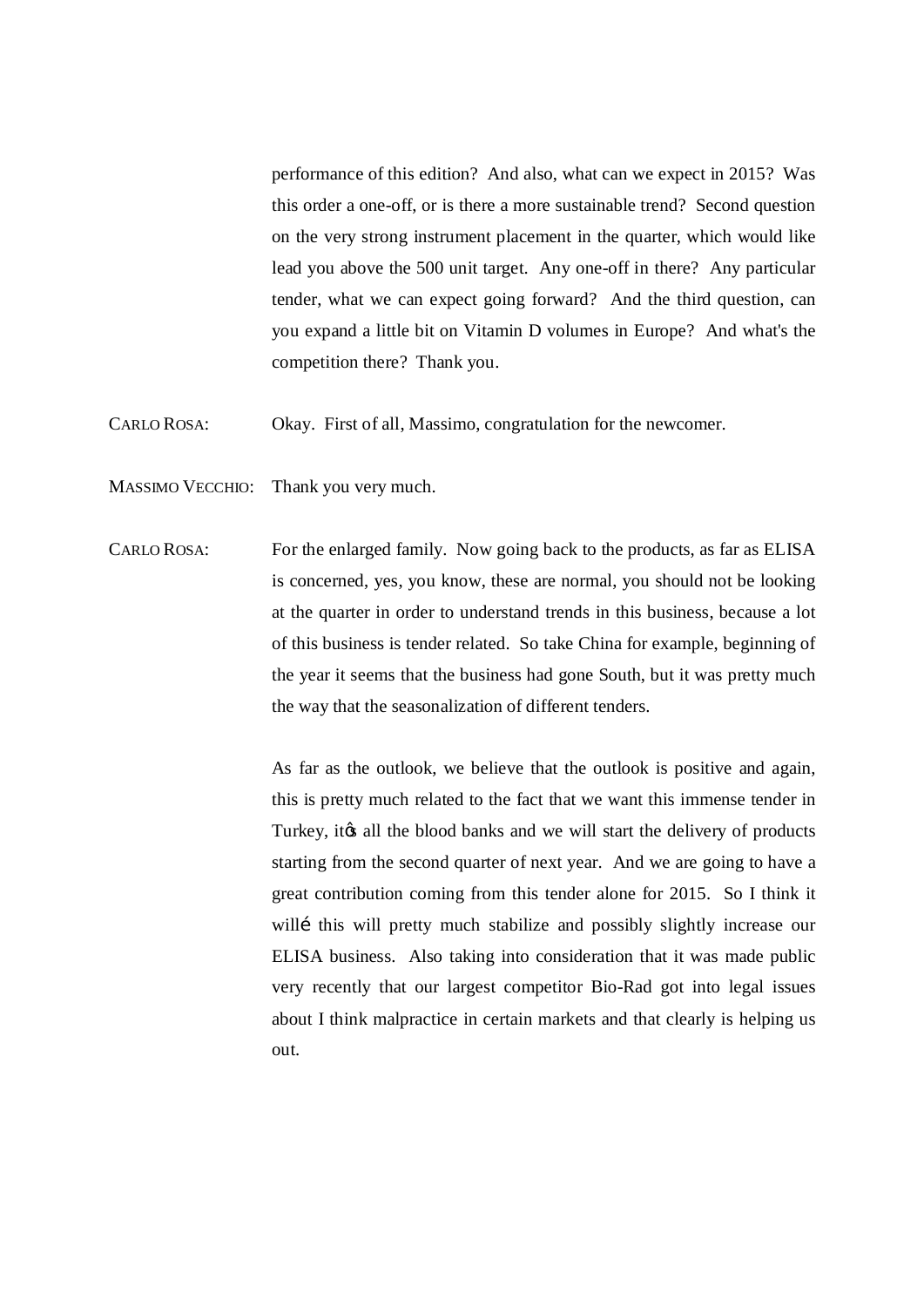Today, in this market, ELISA market blood bank, pretty much there are three players of which us and Bio-Rad are the leading companies and then following is Siemens that does not really see this product line as strategic.

As far as Vitamin D volume is concerned, what wei we pretty much continue to see the same trend as we have seen before positive or negative. We see in the US the business is the overall Vitamin D business is relatively stable, growing low single-digit because of the over penetration. We have been we see the benefits of being present in one of the largest labs in the US because these guys continue to buy more and more labs and every time they buy a lab, we get the volume. And so as far as LabCorp is concerned, volume of i our volume of Vitamin D business continues to grow and outperform the growth of the market.

You saw also that they announced that they bought Covance (ph). So again, as I keep saying, when you are inside a big lab, these big labs, yes there is always there is always discussion about pricing, but then since they are expanding so much, you always gain on the volume side. So, so far for us, it has always been good to be there. And that that US Vitamin D. As far as outside the US, this business is usually in Europe, with the exception of France, where the change of reimbursement really hit the market. I think the expectation is that volume will decrease 30% to 40% in France as a result of thisi of the reform which has nothing to do with reimbursement, but has to do with claims. Outside Europe it continues to grow double-digit. And again, dongt forget that there is still an elephant out there which is called Japan that sooner or later will kick in and that is going to have a positive impact on the Vitamin D business.

MASSIMO VECCHIO: Thank you very much. Very clear.

CARLO ROSA: Thank you, Massimo.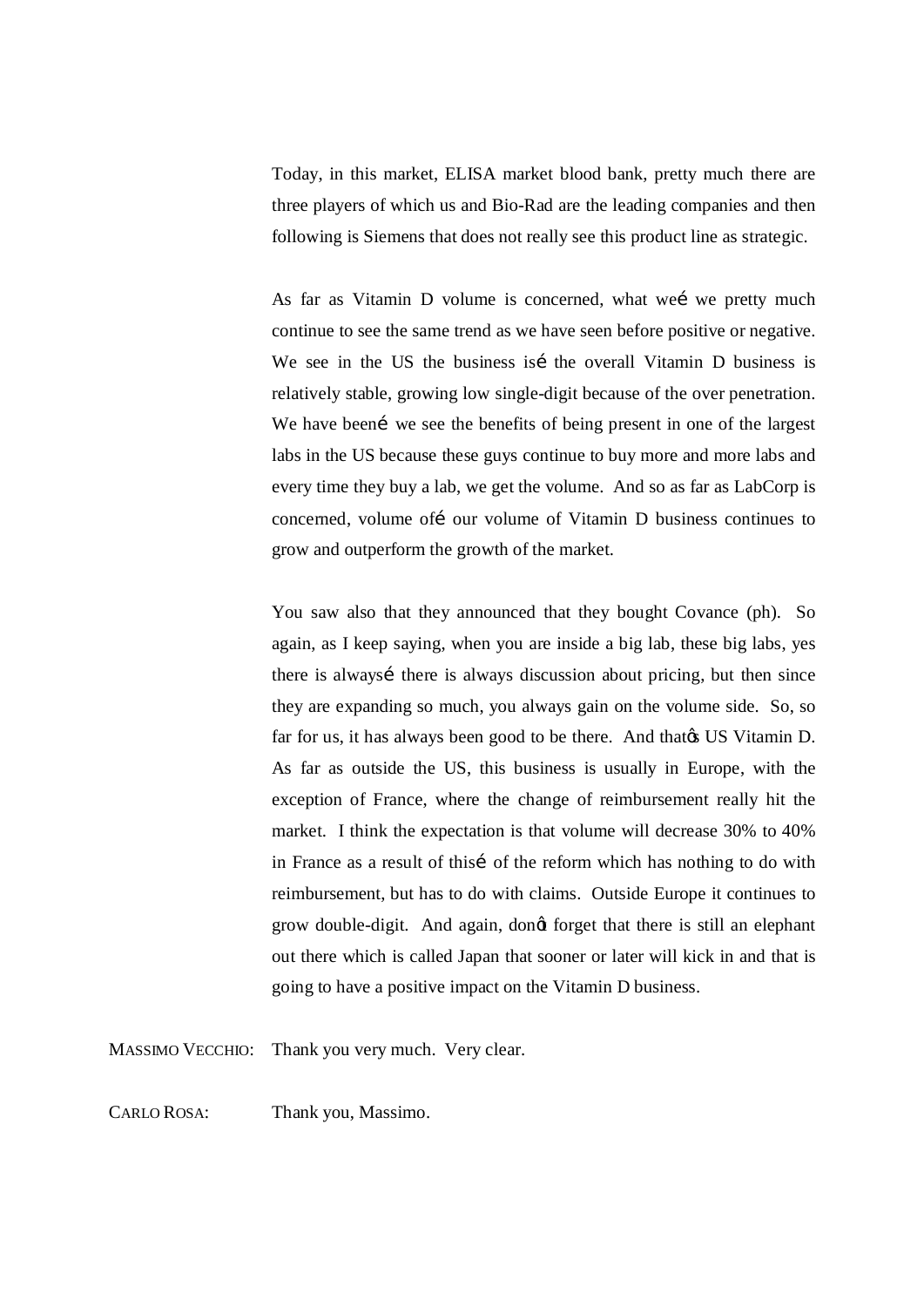### OPERATOR: The next question is from Peter Welford of Jefferies. Please go ahead.

- PETER WELFORD: Hi, thanks for taking my questions. Just a couple left. Firstly on molecular diagnostics, I wonder if you could provide us an update on both the number of placements at the IAM (ph) and also the rollout timetable for the hemo oncology pipeline menu of tests. And secondly, I wonder if you could possibly have an outlook to the tax rate further going forward. There have obviously have been a number of changes as you said assuming sort of business stays as it is now, could we have some longterm tax rate and possible outlook, that would be very helpful. And finally then, just returning to the cash comment where I think as highlighted, your cash is an all time high. Clearly, M&A is on the agenda, but also I was wondering what the sort of current priority was with regards to both dividends and also share buybacks. I guess it to been a couple of years now almost to the day since either have been proposed. Is there any particular reason why the Board has decided to wait over the last two years before acting again? Thank you.
- CARLO ROSA: Okay. I will go on reverse order. As far as cash is concerned, so far as said there has been a statement saying that we look forward to invest cash into the Company. And as far as dividends or buyback, that is more responsibility of the Board of Directors, but our priority so far has always been to put cash into operation, because it makes sense for us and the return is greater than just distributing the dividend. But again, that is morei that that is a decision that eventually the Board of Directors will have to take.

As far as tax rate, I think you can use 36% for your long term projection, very clearly, there is today there is a strong imbalance between US where the effective tax rate is around  $38\%$  for us and Italy where it $\alpha$  31%,  $32\%$ .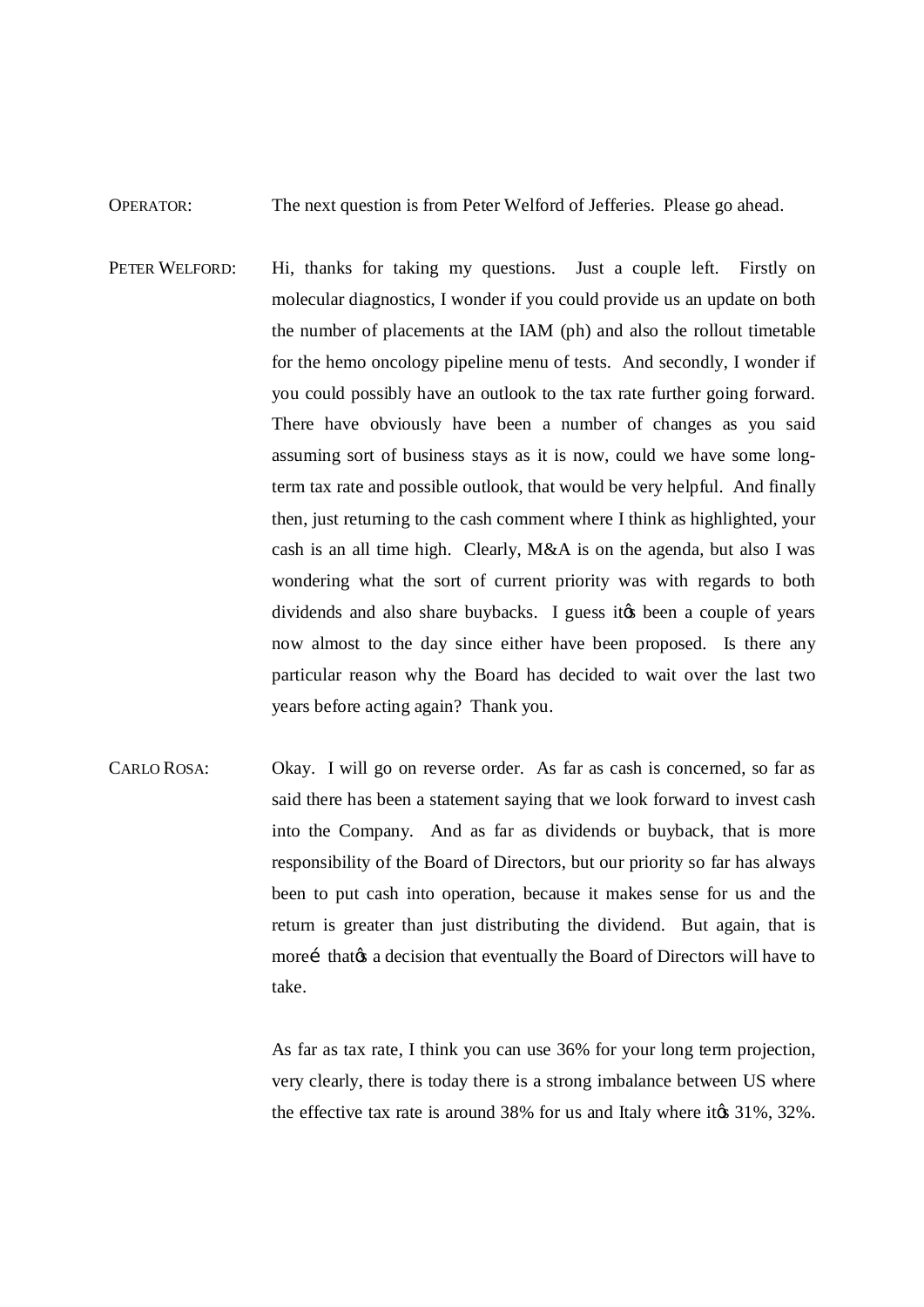So Italy believes I mean, US is becoming a very expensive country to do business and that has mostly to do with sales tax, the medical sales tax.

Going back to your first question, as far as molecular diagnostic, as you remember, now there have been few calls where I stated that we are focusing our effort into the Onco-hematology strategy simply because the infectious disease field is becoming price-competitive to a level that is I think everybody who plays in that business is paying a price. I dong know if you noticed, but some of the very larger competitors that are in infectious disease molecular diagnostics kept showing the slowdown visà-vis the pace of growth. And that has nothing to do with volume, because adoption rate is not slowing down, it has to do with the fact that today, there is an ongoing price war with prices going down 20% per year which is difficult to bear for a company.

For that reason, we shifted gear into Onco-hematology. We recently launched the first assay on Onco-hematology and Onco-hematology, as we discussed is an opportunity because there is not the competition is mostly home-brew testing, the price is clearly in the action is still in the  $\beta$ 50 range, it a home-brew testing, there are limited number of accounts. If you take Italy for example, there are 50 primary centers doing Oncohematology and 40 secondary centers doing Onco-hematology. So they can be reached quite easily with a limited commercial effort. Let me remind you that one of the problems in molecular is that a sales person that is highly educated usually is costing twice what a regular salesperson costs for to support the rest of the business. And so, we launched the product on Onco-hematology and then we are going to be launching the next two in 2015. I think that I, yes, I think I touched on all the points.

PETER WELFORD: That great. Thank you very much.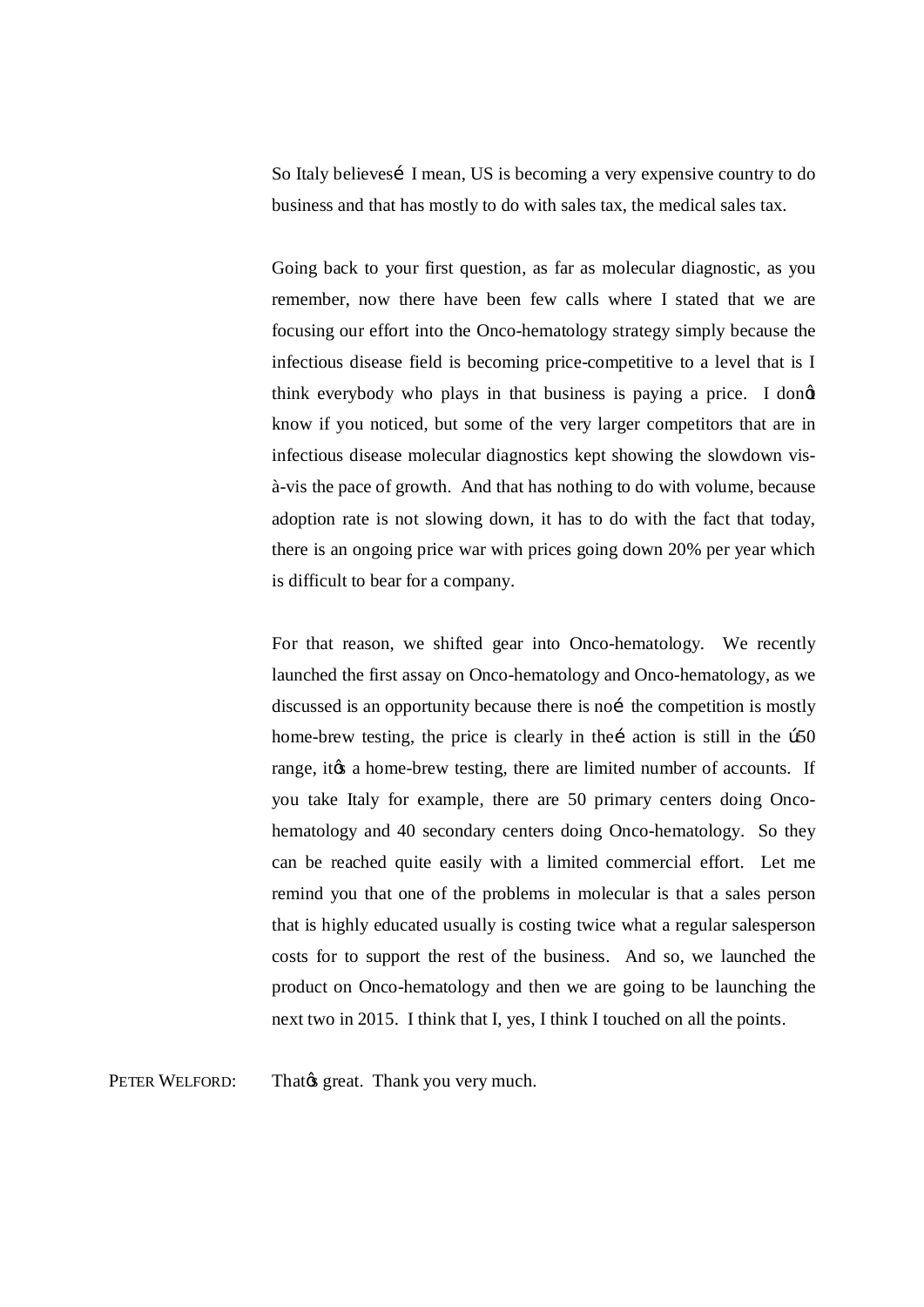#### CARLO ROSA: Yes, thank you.

OPERATOR: The next question is from Luigi De Bellis of Equita SIM. Please go ahead.

- LUIGI DE BELLIS: Yes, good afternoon. Two question from me. The first one is a follow up on the Vitamin-D, are there some major important contracts like LabCorp expected to be renewed in 2015 or we can assume that the decline on Vitamin-D will be maintained at around minus 3%, minus 4% for 2015? And the second question on CLIA ex-Vitamin-D business, given the pipeline of the tests launched in the last 12 months, can you confirm double digit growth also for 2015 for this business? Thank you.
- CARLO ROSA: As far as Vitamin-D is concerned, what we said is that I think we got better visibility. In fact what we projected for 2014 pretty much is what we are confirming. What we saw in 2014 which is good. We keep saying that ex special situations like the LabCorp one where we traded price for other products, we dongt expect in 2015 as the renegotiation on any existing large contracts. And so, we believe that as said, the let me say effect on pricing on Vitamin-D should stay between 3% to 5% per year. As far as CLIA ex D, we keep saying that again, on an increasing installed base as well as on a continuous output of new products, we feel comfortable that the double-digit on CLIA ex-Vitamin-D is sustainable.
- LUIGI DE BELLIS: Thank you very much.
- CARLO ROSA: You *d*re welcome.
- OPERATOR: The next question is from Mark Pospisilik of Kempen & Co. Please go ahead.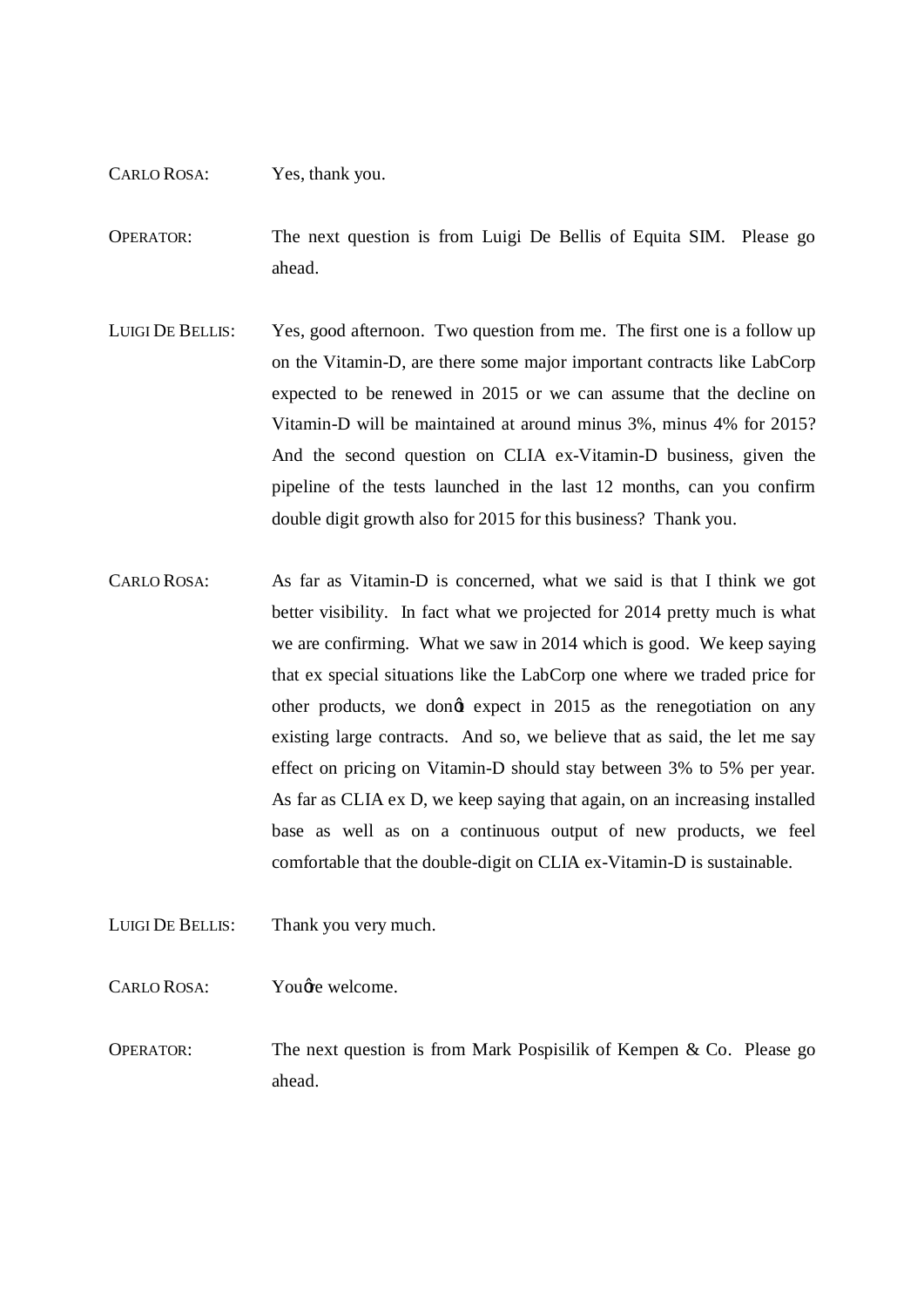- MARK POSPISILIK: Hi, thank you. Thanks for taking my questions. Just two from me, maybe just further clarification on the Vitamin-D, if I maybe to ask that, one if I understood correctly, if I just caught your last comment, stabilization would be minus 3% to 5% per year, or did I misunderstand that. And so, a related question to that which I think we heard about stabilization now for couple of quarters now, so just maybe a little more color on what the trajectory is there. And then on use of the cash or potential acquisitions you mentioned, is that likely to be a priority for you that that would be in a CLIA technology space or would you also considers molecular diagnostics? The reason I am wondering that I $\alpha$  be interested to hear your comments is whether your focus on the LAMP technology in the molecular diagnostics in anyway limits the potential acquisitions there? Thanks.
- CARLO ROSA: As far as Vitamin-D, you are right, you we got my comment minus 3% to minus 5%, which is I think the current rate for few quarters. \$this quarter, ex LabCorp decline has been minus 3.6% if I remember correctly. And therefore, we believe that that is the sustainable Vitamin-D rate.

As are as acquisitions are concerned, never say never, but my priority will not be molecular diagnostic for two reasons, too expensive, very expensive and where you are paying you are paying a lot of opportunities that should materialize years from now. And I think it to a very dangerous and also because of the unpredictability of the way reimbursement and pricing will go. So we made a decision to invest directly into developing technology, into research and development project. So these are variables we can control, cost to the Company is relatively limited because we are talking about  $b10$  million per year of OPEX which we can clearly sustain. And so, to make a long story short, I believe that we should continue to look at opportunities in the area of immunoassayí content of immunoassay and the reason is very simple.